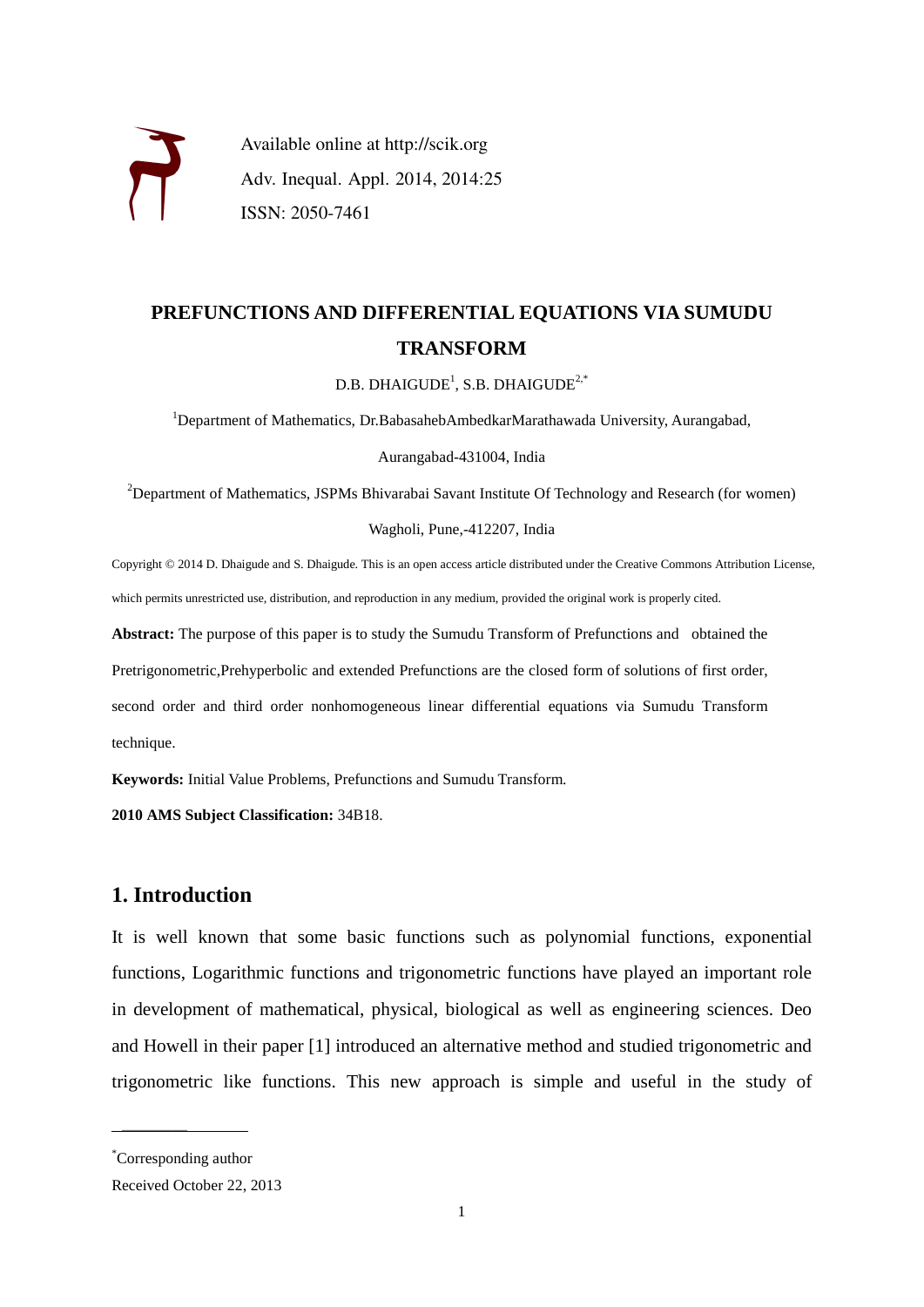differential equations. Khandeparkar, Deo and Dhaigude [2], [3] have defined new kind of Exponential, Trigonometric and hyperbolic functions. They are coined as Prefunctions and extended Prefunctions. It is shown that these pre-functions and extended prefunctions satisfy many interesting properties and relations. Some properties and Laplace Transforms of these functions are studied in the papers [4], [5], [6] and solutions of initial value problems for non-homogeneous linear ordinary differential equations,Voltera integral equations, Volltera integro-differential equations and the system of differential equations are obtained. In the classical analysis differential equations play a major role in mathematics, physics and engineering. There are lots of different techniques for solving differential equations. Integral transforms were widely used and thus a lot of work has been done on the theory and applications of integral transforms. Most popular integral transforms are due to Laplace, Fourier, Mellein and Henkel. In 1993, the Sumudu transform was proposed originally by Watugala,[7] and he applied it to the solution of ordinary differential equations in control engineering problems. The Sumudu transform plays a crucious role in the solution of ordinary differential equations and other branches of Mathematics and Physics. Nevertheless, this new transform rivals the Laplace transform in problem solving. Its main advantage is the fact that it may be used to solve problems without resorting to a new frequency domain, because it preserves scale and unit properties.

The aim of this paper is to study the Sumudu Transform of Prefunctions and obtained the Pretrigonometric, Prehyperbolic and extended Prefunctions are the solutions of first order, second order as well as third order nonhomogeneous linear differential equations via Sumudu transform technique.

### **2. Definitions of Prefunctions**

In this section, we take overview of pre-function and extended prefunctions.

The pre-exponential functions is denoted by pexp  $(t, \alpha)$  and is defined as,

$$
p \exp(t, \alpha) = 1 + \sum_{n=1}^{\infty} \frac{t^{n+\alpha}}{\Gamma(n+1+\alpha)}, \ t \in \mathbb{R} \text{ and } \alpha \ge 0
$$
 (2.1)

The preexponential functions is denoted by pexp  $(t, \alpha)$  and is defined as,

$$
p \exp(-t, \alpha) = 1 + (-1)^{\alpha} \sum_{n=1}^{\infty} (-1)^n \frac{t^{n+\alpha}}{\Gamma(n+1+\alpha)}, \quad t \in \mathbb{R} \text{ and } \alpha \ge 0
$$
 (2.2)

The pre-cosine function is denoted by pcos  $(t, \alpha)$  and is defined as,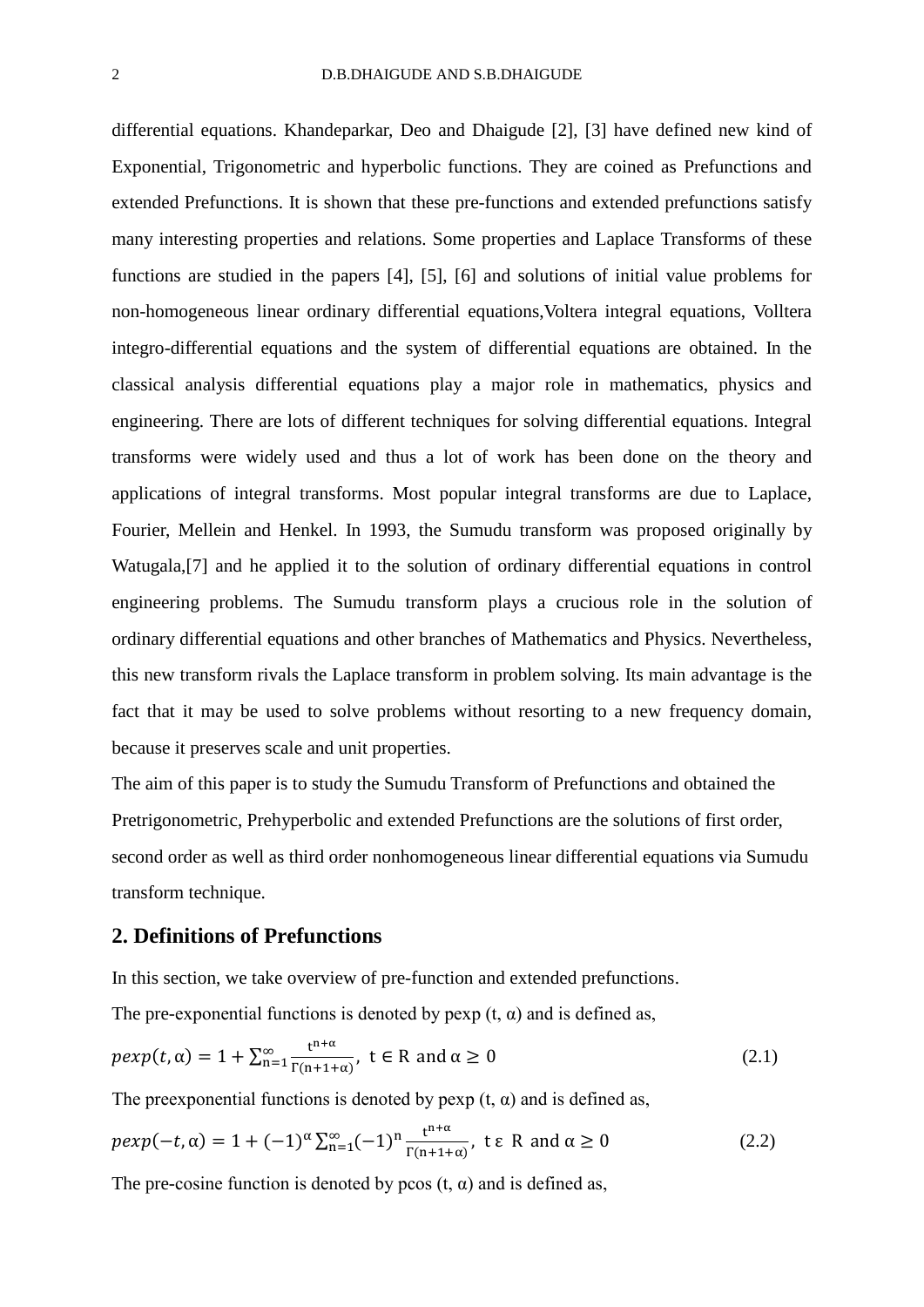$$
p\cos(t,\alpha) = 1 + \sum_{n=1}^{\infty} (-1)^n \frac{t^{2n+\alpha}}{\Gamma(2n+1+\alpha)}, \quad t \in \mathbb{R} \text{ and } \alpha \ge 0
$$
 (2.3)

The pre-sine function is denoted by  $\psi$  psin(t,  $\alpha$ ) and is defined as,

$$
psin(t, \alpha) = \sum_{n=0}^{\infty} (-1)^n \frac{t^{2n+\alpha+1}}{\Gamma(2n+2+\alpha)}, \ t \in \mathbb{R} \text{ and } \alpha \ge 0
$$
 (2.4)

The prehyperbolic cosine function is denoted by pcosh  $(t, \alpha)$  and is defined as,

$$
pcosh(t,\alpha) = 1 + \sum_{n=1}^{\infty} \frac{t^{2n+\alpha}}{\Gamma(2n+1+\alpha)}, \ t \in \mathbb{R} \text{ and } \alpha \ge 0
$$
 (2.5)

The prehyperbolic sine function is denoted by  $p\sinh(t, \alpha)$  and is defined,

$$
p\sinh(t,\alpha) = \sum_{n=0}^{\infty} \frac{t^{2n+\alpha+1}}{\Gamma(2n+2+\alpha)}, \ t \in \mathbb{R} \text{ and } \alpha \ge 0
$$
 (2.6)

**Extended Prefunctions:** The extended pretrigonometric functions are defined by,

$$
pM_{3,0}(t,\alpha) = 1 + \sum_{n=1}^{\infty} (-1)^n \frac{t^{3n+\alpha}}{\Gamma(3n+1+\alpha)}, \ t \in \mathbb{R} \text{ and } \alpha \ge 0
$$
 (2.7)

$$
pM_{3,1}(t,\alpha) = \sum_{n=0}^{\infty} (-1)^n \frac{t^{3n+1+\alpha}}{\Gamma(3n+2+\alpha)}, \ t \in \mathbb{R} \text{ and } \alpha \ge 0
$$
 (2.8)

$$
pM_{3,2}(t,\alpha) = \sum_{n=0}^{\infty} (-1)^n \frac{t^{3n+2+\alpha}}{\Gamma(3n+3+\alpha)}, \ t \in \mathbb{R} \text{ and } \alpha \ge 0
$$
 (2.9)

$$
pN_{3,0}(t,\alpha) = 1 + \sum_{n=1}^{\infty} \frac{t^{3n+\alpha}}{\Gamma(3n+1+\alpha)}, \ t \in \mathbb{R} \text{ and } \alpha \ge 0
$$
 (3.0)

$$
pN_{3,1}(t,\alpha) = \sum_{n=0}^{\infty} \frac{t^{3n+1+\alpha}}{\Gamma(3n+2+\alpha)}, \ t \in \mathbb{R} \text{ and } \alpha \ge 0
$$
 (3.1)

$$
pN_{3,2}(t,\alpha) = \sum_{n=0}^{\infty} \frac{t^{3n+2+\alpha}}{\Gamma(3n+3+\alpha)}, \ t \in \mathbb{R} \text{ and } \alpha \ge 0
$$
 (3.2)

## **3**. **The Sumudu Transform of Prefunctions and extended Prefunctions**

**Definition 3.1:** Watugala, [7] introduced the Sumudu transform of a function  $f(t)$  denoted by F(u) and defined as,

$$
F(u) = \int_0^\infty (1/u) \exp(-t/u) f(t) dt.
$$
\n(3.3)

Recently, Khandeparkar, Deo and Dhaigude [2] have defined some new and interesting functions such as, pcos (t,  $\alpha$ ), psin (t,  $\alpha$ ), pcosh (t,  $\alpha$ ), psinh (t, $\alpha$ ) for  $\alpha \ge 0$ . It is possible that the Sumudu transform of all such functions can be obtained and can be employed in solving differential equations involving preexponential, pretrigonometric and prehyperbolic functions. . We obtain the Sumudu transforms of these prefunctions by using the above definition (3.1) of Sumudu transform.

#### **1. The Sumudu transform of**  $p exp(t, \alpha)$ :

We know that,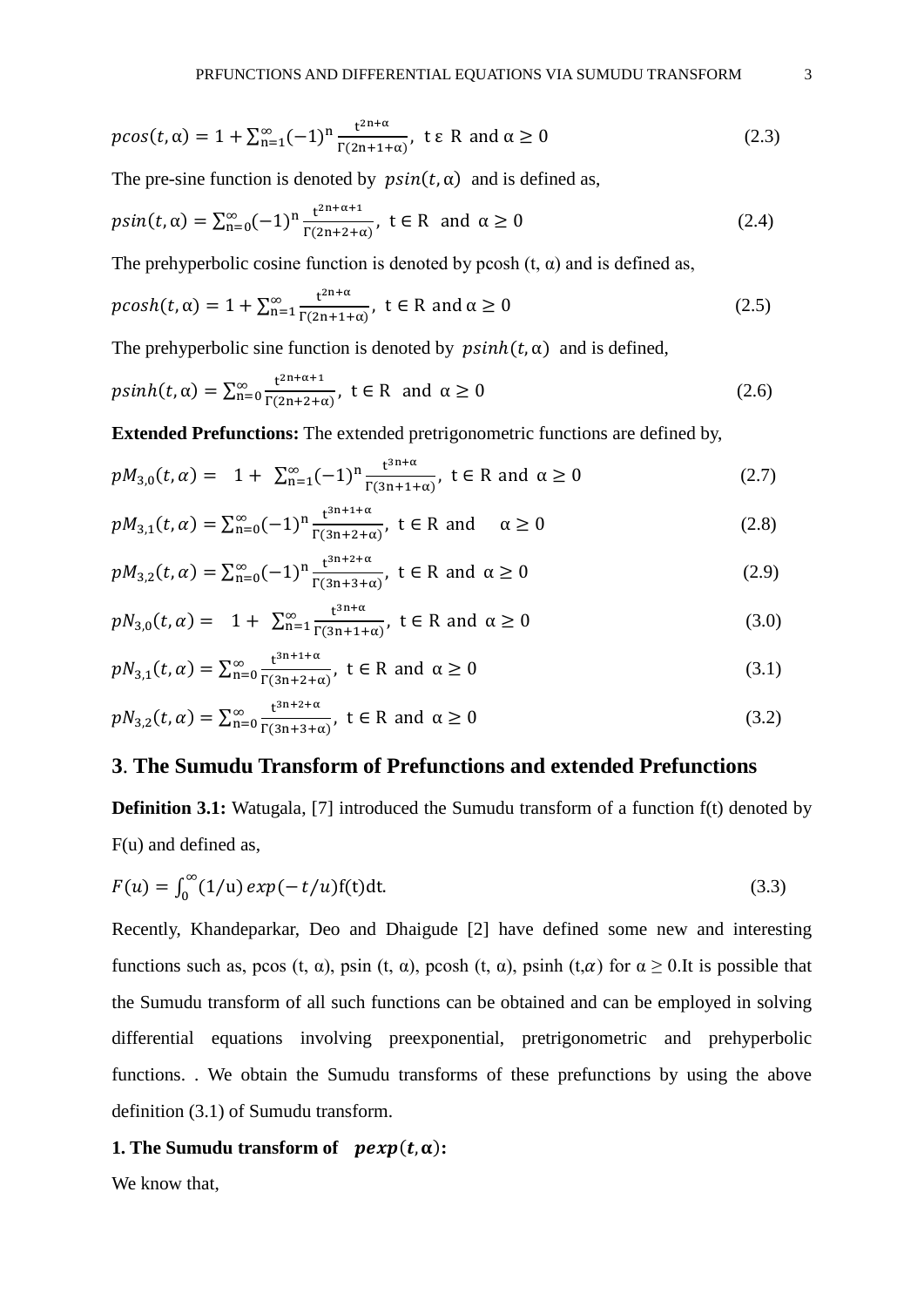$$
p \exp(t, \alpha) = 1 + \sum_{n=1}^{\infty} \frac{(t)^{n+\alpha}}{\Gamma(n+1+\alpha)}, \quad t \in \mathbb{R} \text{ and } \alpha \ge 0.
$$

Now, we calculate the Sumudu transform of this prefunction as follows,

$$
S[pexp(t, \alpha)] = \int_0^{\infty} (1/u) exp(-t/u) pexp(t, \alpha) dt
$$
  
\n
$$
= \int_0^{\infty} (1/u) e^{\frac{-t}{u}} [1 + \sum_{n=1}^{\infty} \frac{(t)^{n+\alpha}}{\Gamma(n+1+\alpha)}] dt.
$$
  
\n
$$
= \int_0^{\infty} (1/u) e^{\frac{-t}{u}} 1 dt + \sum_{n=1}^{\infty} \frac{1}{\Gamma(n+1+\alpha)} \int_0^{\infty} (1/u) e^{\frac{-t}{u}} (t)^{n+\alpha} dt
$$
  
\n
$$
= 1 + \sum_{n=1}^{\infty} \frac{1}{\Gamma(n+1+\alpha)} \Gamma(n+1+\alpha) u^{n+\alpha}
$$
  
\n
$$
= 1 + \sum_{n=1}^{\infty} u^{n+\alpha}
$$
  
\n
$$
= 1 + \frac{(u)^{\alpha+1}}{1-u}
$$
  
\n
$$
S[pexp(t, \alpha)] = 1 + \frac{(u)^{\alpha+1}}{1-u}
$$

It is interesting to note that in particular  $\alpha = 0$ ,

$$
S[pexp(t, 0)] = S[pexp(t)] = \frac{1}{(1-u)}
$$

Clearly,  $S^{-1} \left[ 1 + \frac{(u)^{\alpha+1}}{1-u} \right] = p \exp(t, \alpha)$ 

### **2. The Sumudu transform of**  $p exp(-t, \alpha)$ :

We know that,

$$
p \exp(-t, \alpha) = 1 + (-1)^{\alpha} \sum_{n=1}^{\infty} (-1)^n \frac{(t)^{n+\alpha}}{\Gamma(n+1+\alpha)}, \quad t \in \mathbb{R} \quad \text{and } \alpha \ge 0
$$

Now, we calculate the Sumudu Transforms of this prefunction as follows,

$$
S[pexp(-t, \alpha)] = \int_0^{\infty} (1/u) \exp(-t/u) p \exp(-t, \alpha) dt
$$
  
\n
$$
= \int_0^{\infty} (1/u) e^{\frac{-t}{u}} [1 + (-1)^{\alpha} \sum_{n=1}^{\infty} (-1)^n \frac{(t)^{n+\alpha}}{\Gamma(n+1+\alpha)}] dt
$$
  
\n
$$
= \int_0^{\infty} (1/u) e^{\frac{-t}{u}} 1 dt + (-1)^{\alpha} \sum_{n=1}^{\infty} \frac{(-1)^n}{\Gamma(n+1+\alpha)} \int_0^{\infty} (1/u) e^{\frac{-t}{u}} (t)^{n+\alpha} dt
$$
  
\n
$$
= 1 + (-1)^{\alpha} \sum_{n=1}^{\infty} (-1)^n u^{n+\alpha}
$$
  
\n
$$
= 1 + (-1)^{\alpha} \sum_{n=1}^{\infty} (-1)^n u^{n+\alpha}
$$
  
\n
$$
= 1 - \frac{(-1)^{\alpha} (u)^{\alpha+1}}{1+u}
$$
  
\n
$$
S[pexp(-t, \alpha)] = 1 - \frac{(-1)^{\alpha} (u)^{\alpha+1}}{1+u}
$$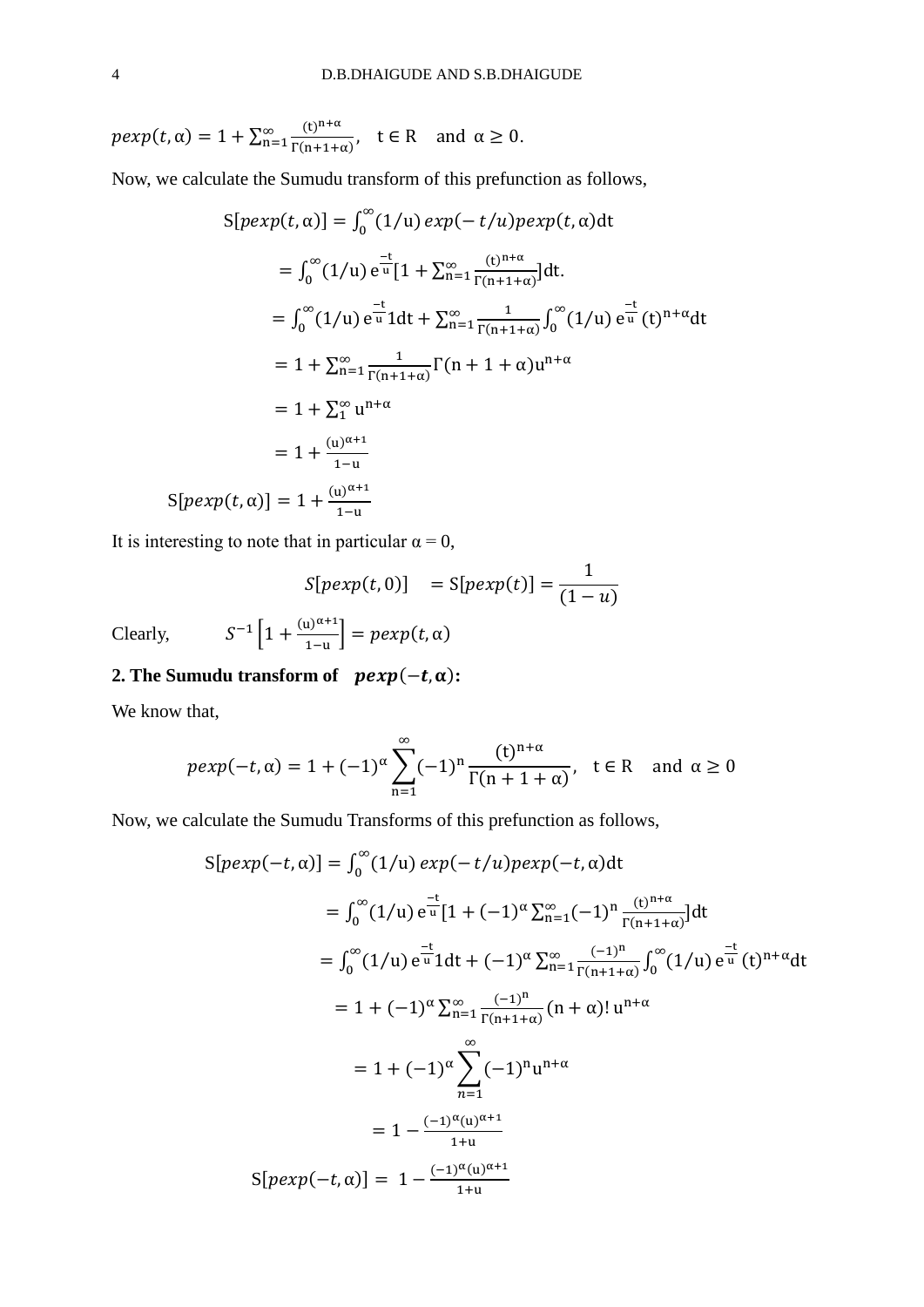In particular,  $\alpha = 0$ ,

$$
S[p \exp(-t, 0)] = S[p \exp(-t)] = \frac{1}{(1+u)}
$$
  
Clearly,  $S^{-1} \left[ 1 - \frac{(-1)^{\alpha}(u)^{\alpha+1}}{1+u} \right] = p \exp(-t, \alpha)$ 

On similar lines we obtain the Sumudu transform of other Prefunctions We omit the details. We list below the Sumudu transform of prefunctions.

3. 
$$
S[psin(t, \alpha)]
$$
 =  $\frac{u^{1+\alpha}}{1+u^2}$   
\n4.  $S[pcos(t, \alpha)]$  =  $1 - \frac{u^{\alpha+2}}{1+u^2}$   
\n5.  $S[psinh(t, \alpha)]$  =  $\frac{u^{1+\alpha}}{1-u^2}$   
\n6.  $S[pcosh(t, \alpha)]$  =  $1 + \frac{u^{\alpha+2}}{1-u^2}$   
\n7.  $S[pM_{30}(t, \alpha)]$  =  $1 - \frac{u^{\alpha+3}}{1+u^3}$   
\n8.  $S[pM_{31}(t, \alpha)]$  =  $\frac{u^{1+\alpha}}{1+u^3}$   
\n9.  $S[pM_{32}(t, \alpha)]$  =  $\frac{u^{2+\alpha}}{1+u^3}$   
\n10.  $S[pN_{30}(t, \alpha)]$  =  $1 + \frac{u^{\alpha+3}}{1-u^3}$   
\n11.  $S[pN_{31}(t, \alpha)]$  =  $\frac{u^{1+\alpha}}{1-u^3}$   
\n12.  $S[pN_{32}(t, \alpha)]$  =  $\frac{u^{2+\alpha}}{1-u^3}$   
\n13.  $S\left[\frac{t^{\alpha}}{l^{\alpha+1}}\right]$  =  $u^{\alpha}$ 

#### **4. Prefunctions as a solution of Initial Value Problems**

The infinite series expansions of preexponential, pretrigonometric and prehyperbolic functions are given in[ 2],[ 3], we have obtained the Sumudu transform of these functions. Below we consider a sequence of general form nonhomogeneous linear differential equations with constant coefficients of the type,

 $X^{n}(t, \alpha) + X(t, \alpha) = f(t, \alpha)$ ,  $n = 1, 2, \dots$  and  $\alpha \ge 0$ . With suitable initial conditions. It is interesting to note that the Solution of the IVPs is prefunctions.

**IVP.1.** Consider the following IVP for first order nonhomogeneous differential equation,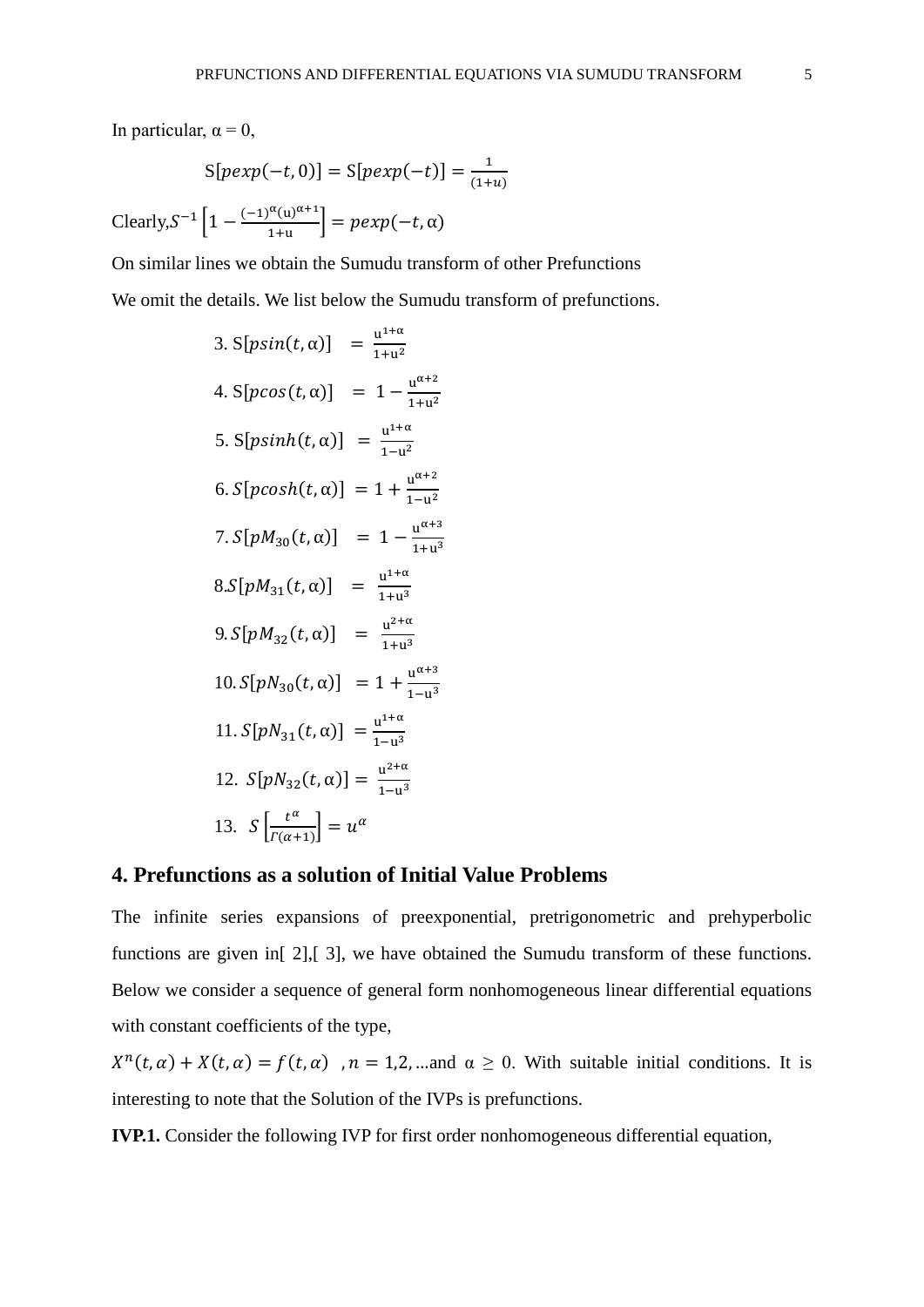$$
x'(t, \alpha) - x(t, \alpha) = \frac{t^{\alpha}}{\Gamma(\alpha + 1)} - 1
$$
\n(4.1)

with initial condition,

$$
x(0, \alpha) = 1 \tag{4.2}
$$

Taking the Sumudu transform of both the sides of equation (4.1), we have,

$$
S\{x'(t, \alpha)\} - S\{x(t, \alpha)\} = S\left\{ \left( \frac{t^{\alpha}}{\Gamma(\alpha + 1)} - 1 \right) \right\}
$$

$$
\frac{1}{u} [X(u, \alpha) - x(0, \alpha)] - X(u, \alpha) = u^{\alpha} - 1
$$

Using equation (4.2) and on simplification, we get,

$$
X(u, \alpha) = 1 + \frac{u^{\alpha+1}}{1-u}
$$

Taking Inverse Sumudu transform on both the sides we have,

$$
S^{-1}[X(u, \alpha)] = S^{-1}[1 + \frac{u^{\alpha+1}}{1-u}]
$$

$$
x(t, \alpha) = p \exp(t, \alpha)
$$

Hence, the preexponential function  $x(t, \alpha) = p \exp(t, \alpha)$  is the solution of IVPs (4.1)-(4.2) **IVP.2.** Consider the following IVP for first order nonhomogeneous differential equation,

$$
x'(t, \alpha) + x(t, \alpha) = 1 - (-1)^{\alpha} \frac{t^{\alpha}}{\Gamma(\alpha + 1)}
$$
(4.3)

With initial condition,

$$
x(0, \alpha) = 1 \tag{4.4}
$$

Taking the Sumudu transform of both the sides of equation (4.1), we have,

$$
S\{x'(t, \alpha)\} + S\{x(t, \alpha)\} = S\{\left[1 - (-1)^{\alpha} \frac{t^{\alpha}}{\Gamma(\alpha + 1)}\right]\}
$$

$$
\frac{1}{u}[X(u, \alpha) - x(0, \alpha)] - X(u, \alpha) = 1 - (-1)^{\alpha}u^{\alpha}
$$

Using equation (4.4) and on simplification, we get,

$$
X(u,\alpha) = 1 - (-1)^{\alpha} \frac{u^{\alpha+1}}{1+u}
$$

Taking Inverse Sumudu transform on both the sides we have,

$$
S^{-1}[X(u, \alpha)] = S^{-1}[1 - (-1)^{\alpha} \frac{u^{\alpha+1}}{1+u}]
$$

$$
x(t, \alpha) = p \exp(-t, \alpha)
$$

Hence the preexponential function  $x(t, \alpha) = p \exp(-t, \alpha)$  is the solution of IVPs (4.3)-(4.4). **IVP.3.** Consider the following IVP for second order nonhomogeneous differential equation,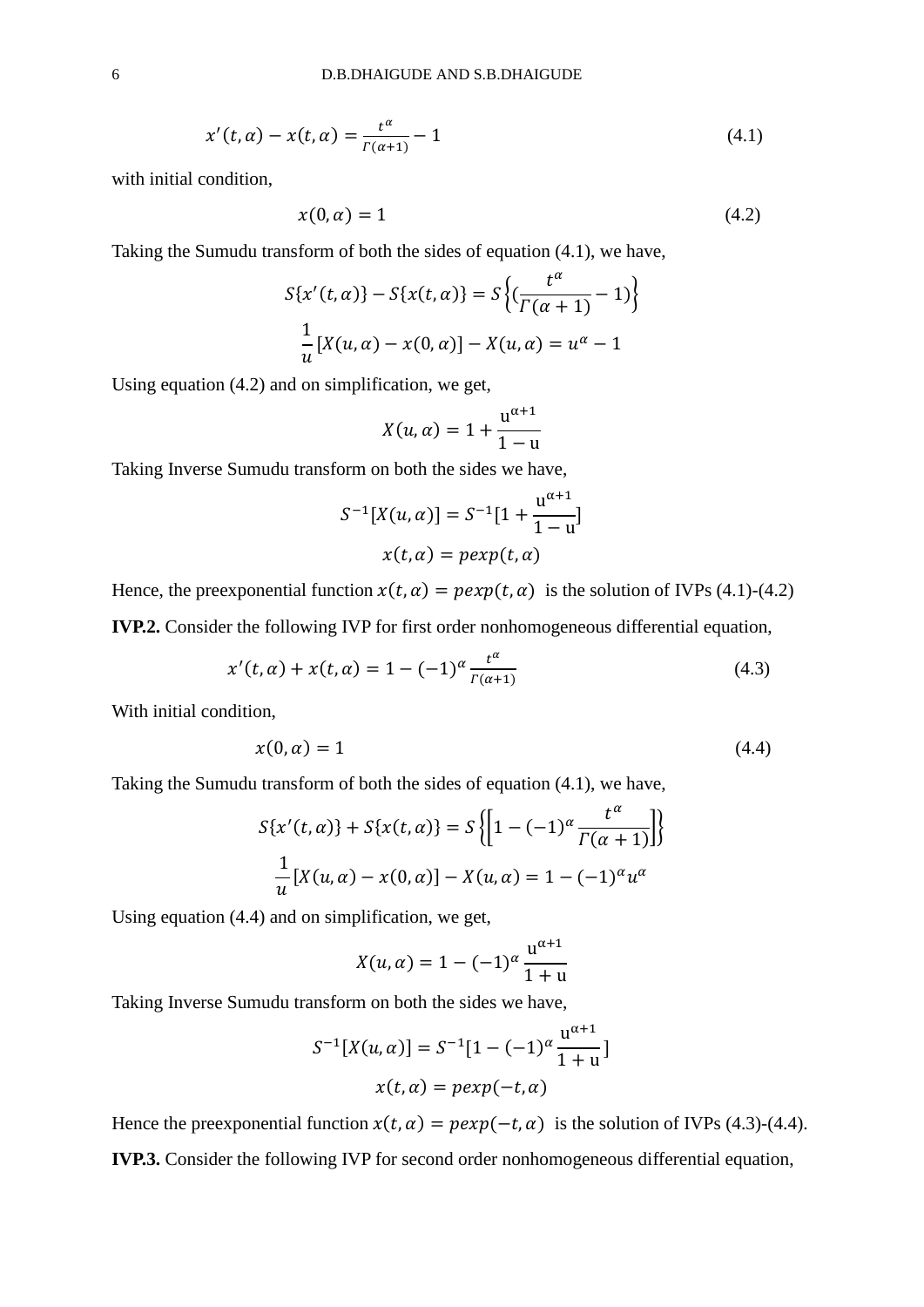$$
x''(t, \alpha) + x(t, \alpha) = \frac{t^{\alpha - 1}}{\Gamma(\alpha)}
$$
\n(4.5)

with initial condition,

$$
x(0, \alpha) = x'(0, \alpha) = 0 \tag{4.6}
$$

Taking the Sumudu transform of both the sides of equation (4.5), we have,

$$
S\{x''(t, \alpha)\} + S\{x(t, \alpha)\} = S\left\{\left(\frac{t^{\alpha - 1}}{\Gamma(\alpha)}\right)\right\}
$$

$$
\frac{1}{u^2} [X(u, \alpha) - x(0, \alpha) - ux'(0, \alpha)] + X(u, \alpha) = u^{\alpha - 1}
$$

Using equation (4.6) and on simplification, we get,

$$
X(u,\alpha) = \frac{u^{\alpha+1}}{1+u^2}
$$

Taking Inverse Sumudu transform on both the sides we have,

$$
S^{-1}[X(u, \alpha)] = S^{-1}[\frac{u^{\alpha+1}}{1+u^2}]
$$
  

$$
x(t, \alpha) = p\sin(t, \alpha)
$$

Hence the preexponential function  $x(t, \alpha) = p \sin(t, \alpha)$  is the solution of IVPs (4.5)-(4.6) **IVP.4.** Consider the following IVP for second order nonhomogeneous differential equation,

$$
x''(t, \alpha) + x(t, \alpha) = 1 - \frac{t^{\alpha}}{\Gamma(\alpha + 1)}
$$
\n(4.7)

with initial condition,

$$
x(0, \alpha) = 1, x'(0, \alpha) = 0 \tag{4.8}
$$

Taking the Sumudu transform of both the sides of equation (4.7), we have,

$$
S\{x''(t, \alpha)\} + S\{x(t, \alpha)\} = S\{ (1 - \frac{t^{\alpha}}{\Gamma(\alpha + 1)}) \}
$$

$$
\frac{1}{u^{2}} [X(u, \alpha) - x(0, \alpha) - ux'(0, \alpha)] + X(u, \alpha) = 1 - u^{\alpha}
$$

Using equation (4.8) and on simplification, we get,

$$
X(u,\alpha) = 1 - \frac{u^{\alpha+2}}{1+u^2}
$$

Taking Inverse Sumudu transform on both the sides we have,

$$
S^{-1}[X(u, \alpha)] = S^{-1}[1 - \frac{u^{\alpha+2}}{1 + u^2}]
$$

$$
x(t, \alpha) = p\cos(t, \alpha)
$$

Hence the preexponential function  $x(t, \alpha) = p\cos(t, \alpha)$  is the solution of IVPs (4.7)-(4.8)

**IVP.5.** Consider the following IVP for third order nonhomogeneous differential equation,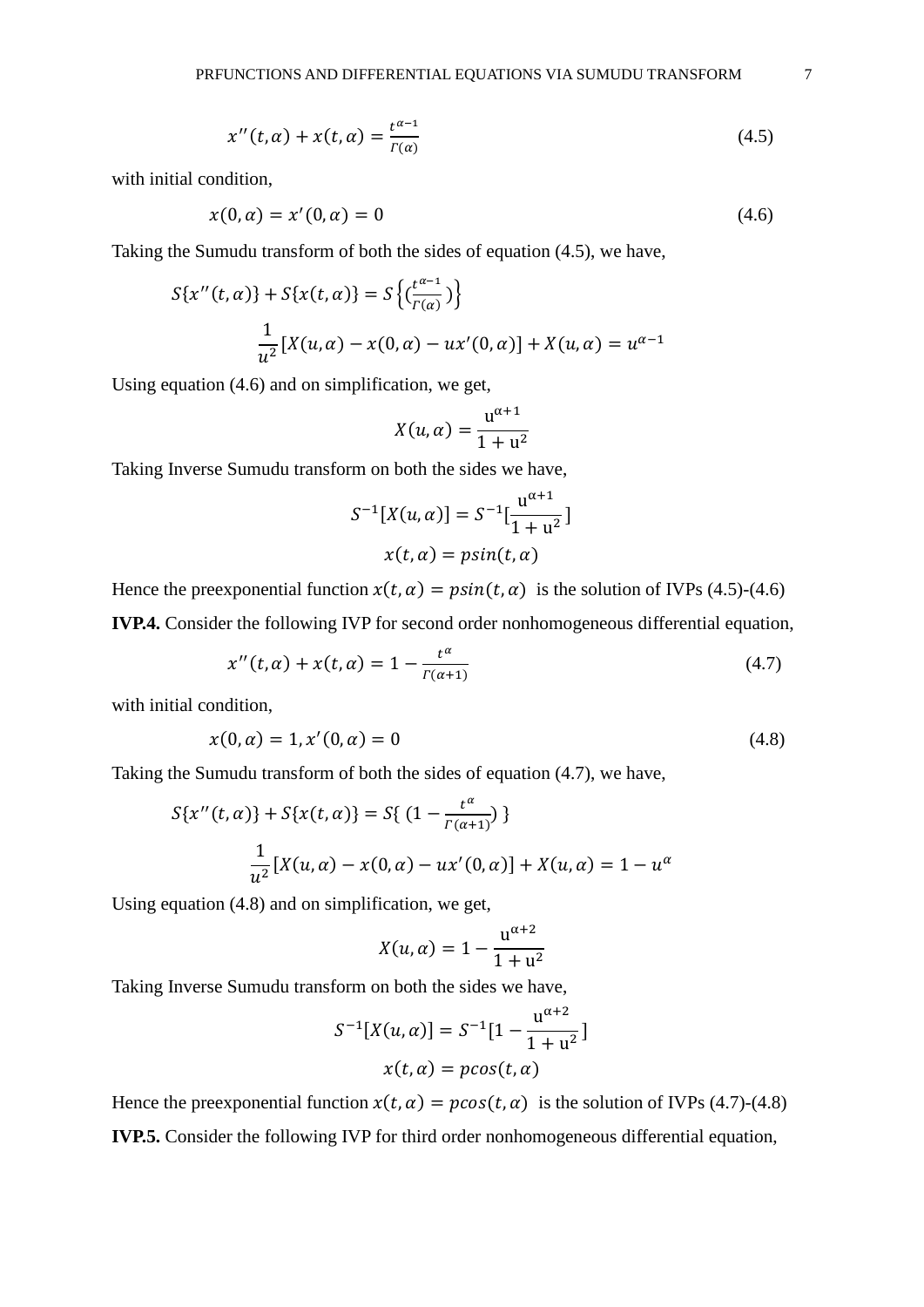$$
x'''(t, \alpha) + x(t, \alpha) = 1 - \frac{t^{\alpha}}{\Gamma(\alpha + 1)}
$$
(4.9)

together with initial condition,

$$
x(0, \alpha) = 1, x'(0, \alpha) = x''(0, \alpha) = 0
$$
\n(5.0)

Taking the Sumudu transform of both the sides of equation (4.9), we have,

$$
S\{x'''(t, \alpha)\} + S\{x(t, \alpha)\} = S\{ (1 - \frac{t^{\alpha}}{\Gamma(\alpha + 1)}) \}
$$
  

$$
\frac{1}{u^3} [X(u, \alpha) - x(0, \alpha) - ux'(0, \alpha) - u^2 x''(0, \alpha)] + X(u, \alpha) = 1 - u^{\alpha}
$$

Using equation (5.0) and on simplification, we get,

$$
X(u, \alpha) = 1 - \frac{u^{\alpha+3}}{1 + u^3}
$$

Taking Inverse Sumudu transform on both the sides we have,

$$
S^{-1}[X(u, \alpha)] = S^{-1}[1 - \frac{u^{\alpha+3}}{1 + u^3}]
$$

$$
x(t, \alpha) = pM_{3,0}(t, \alpha)
$$

Hence the preexponential function  $x(t, \alpha) = pM_{3,0} (t, \alpha)$  is the solution of IVPs (4.9)-(5.0). **IVP.6.** Consider the following IVP for third order nonhomogeneous differential equation,

$$
x'''(t, \alpha) - x(t, \alpha) = \frac{t^{\alpha}}{\Gamma(\alpha + 1)} - 1
$$
\n(5.1)

together with initial condition,

$$
x(0, \alpha) = 1, x'(0, \alpha) = x''(0, \alpha) = 0
$$
\n(5.2)

Taking the Sumudu transform of both the sides of equation (5.1), we have,

$$
S\{x'''(t,\alpha)\} - S\{x(t,\alpha)\} = S\{(\frac{t^{\alpha}}{\Gamma(\alpha+1)} - 1)\}
$$
  

$$
\frac{1}{u^3}[X(u,\alpha) - x(0,\alpha) - ux'(0,\alpha) - u^2x''(0,\alpha)] - X(u,\alpha) = u^{\alpha} - 1
$$

Using equation (5.2) and on simplification, we get,

$$
X(u, \alpha) = 1 + \frac{u^{\alpha+3}}{1 - u^3}
$$

Taking Inverse Sumudu transform on both the sides we have,

$$
S^{-1}[X(u, \alpha)] = S^{-1}[1 + \frac{u^{\alpha+3}}{1 - u^3}]
$$

$$
x(t, \alpha) = pN_{3,0}(t, \alpha)
$$

Hence the preexponential function  $x(t, \alpha) = pN_{3,0} (t, \alpha)$  is the solution of IVPs (5.1)-(5.2). Conclusion: In this paper we have studied the Sumudu Transform of Prefunctions and obtained the Pre-trigonometric, Pre-hyperbolic and extended Prefunctions are the closed form